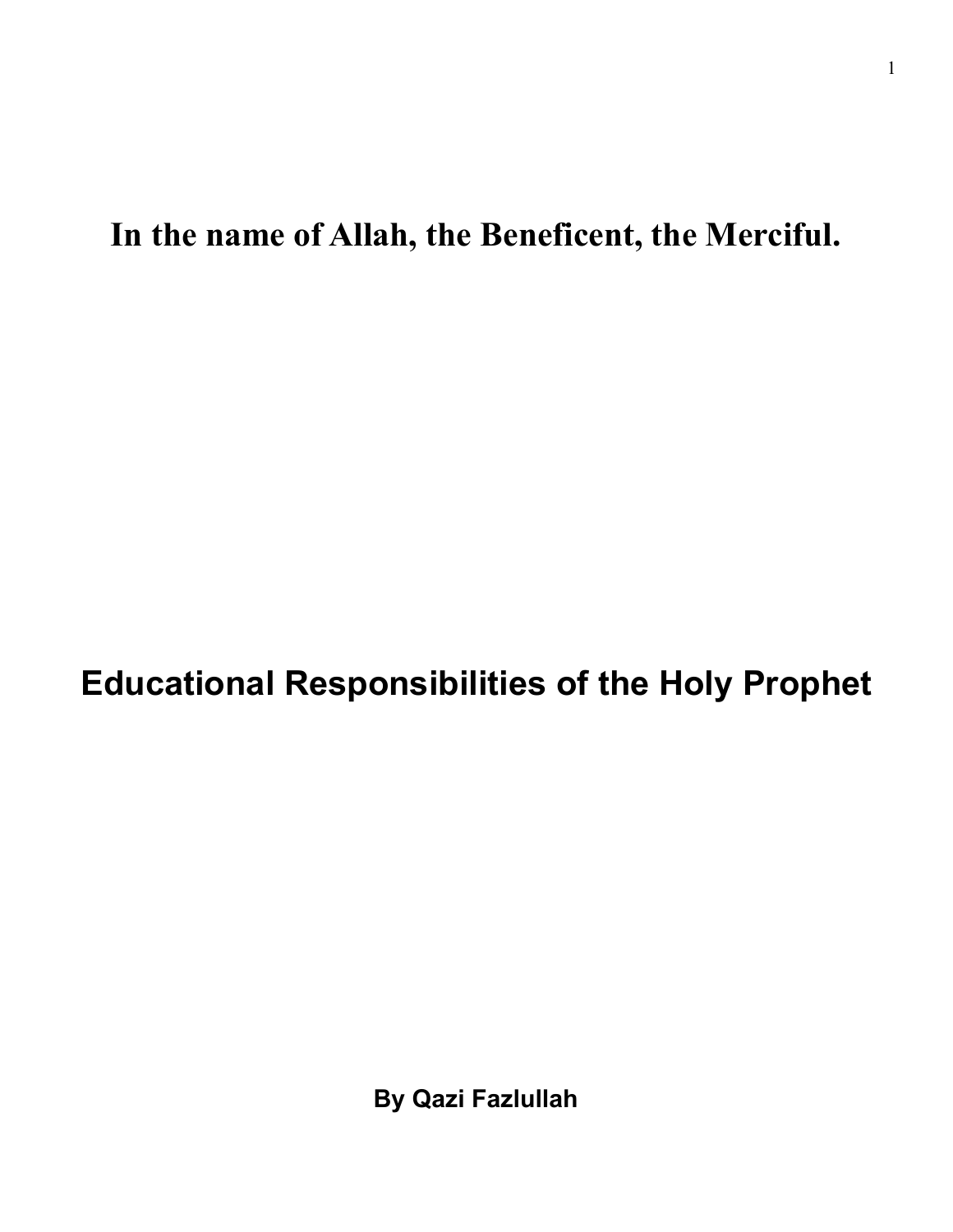Prophet Mohammad (S.A.W.) was not just a messenger whose mission was completed when he delivered the message. He was appointed by Allah (S.W.T.) as a guide, a teacher, a MUFFASIR, a SHARAE, a judge, and a ruler. He had many duties to perform. The scholars of Islam have identified as many as fifteen duties or responsibilities of the Holy Prophet, all discerned from the study of the Glories Quran. One of his duties was to teach HIKMAH. This is an Arabic word which has many meanings in the Arabic language. One of the meanings of this word is wisdom. In the context of DIN ISLAM, wisdom is synonymous with the SUNNAH of Mohammad (S.A.W.). The term SUNNAH covers the practices of the Holy Prophet in every aspect of his life. It also includes what he approved, allowed, or retained of the prevalent customs and practices of his time. The Holy Quran is the book of guidance based on Divine wisdom. Nobody understood the Quran better than Mohammad (S.A.W.). Nobody followed the Quran more closely than him. He explained, elaborated, and implemented the Divine Laws and their objectives so that they were fully understood and obeyed in form and substance. Every aspect of his own life was completely governed by the Quran. Ummul Momineen Aisha (RA) was once asked about the behavior and etiquette of the Prophet's in his daily life, she replied that he was the embodiment of the Quran. It means that he always obeyed and submitted the Quranic commandment in every aspect of life, be it social, economical, political, notional, or international. It is for this reason that the Messenger of Allah, by virtue of his conduct, is the best role model for us to follow (Al-Ahzab: 21) In fact, the obedience of the Holy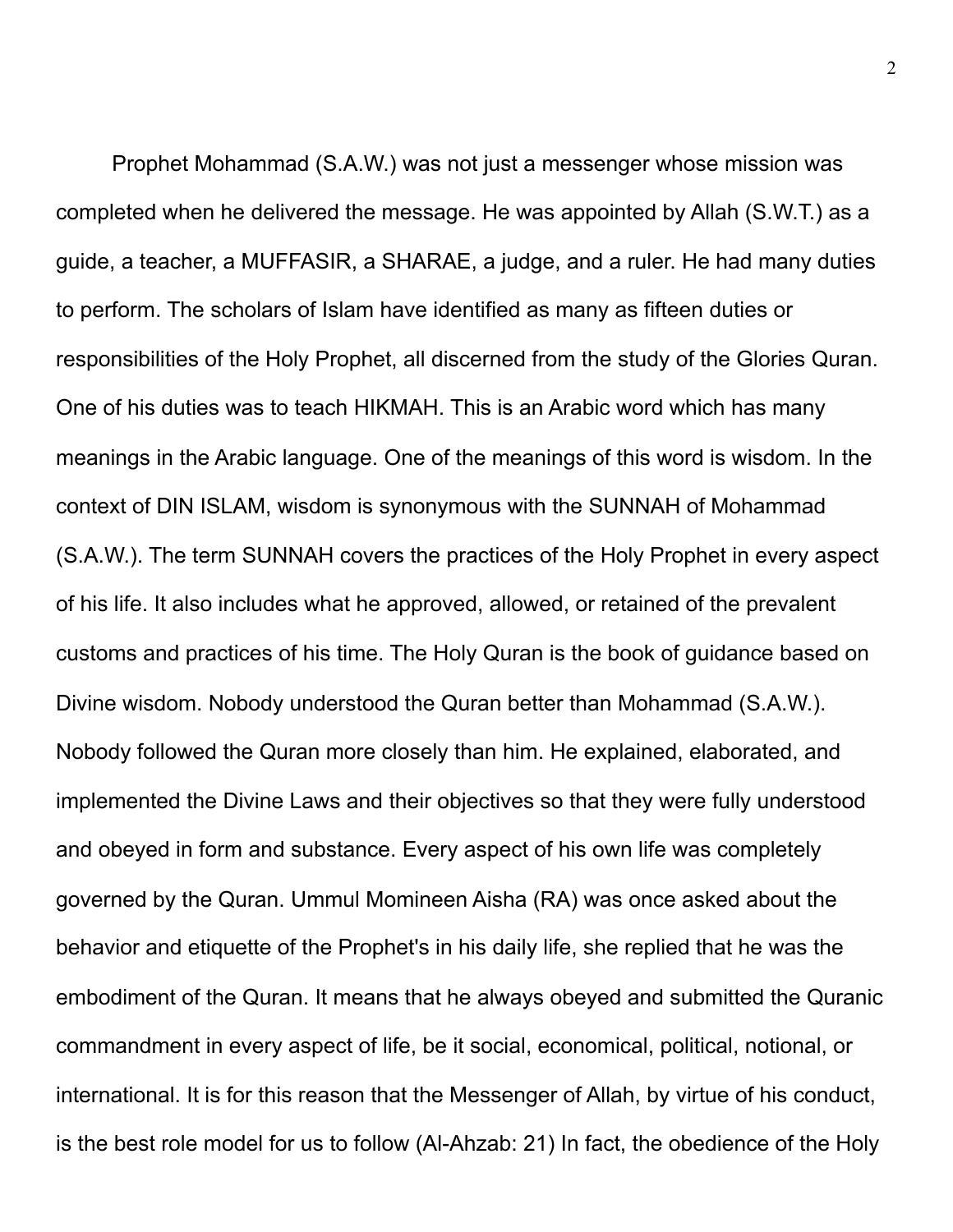Prophet (to follow his Sunnah) is a necessary precondition to obey Allah (S.W.T.) (An-Nisa: 80). Every saying and every practice of Rasulallah (S.A.W.) is full of knowledge and wisdom. You follow him and you will achieve TATHIR and TAZKIAH. The word TATHIR means sanctification in a spiritual sense.

 In the thirteenth year of Prophet hood, Mohammad (S.A.W.) was commanded by Allah (S.W.T.) to leave Makkah for Medinah, which was a long journey. After several days of travel he arrived in a suburb part of Medinah called Quba. He stayed in that town for a few days. During his stay he laid the foundation of a mosque and personally participated in its construction. The mosque came to be known as MASJID QUBA. Allah (S.W.T.) admired the construction of the mosque in the following revelation:

*"This mosque has been founded on piety from the very first day. This is the proper place for you to stand and pray for there are such people in it as would like to keep themselves pure; and Allah likes those people who keep themselves pure,"* (At-Tauba:108).

 There was an express mention of purity of the people of Quba in the above revelation. The Holy Prophet asked them which of their acts made them deserve such praise. It turned out that they had the practice of cleaning themselves with mud-clumps (or something similar to that) after attending the call of nature and then washing themselves with water to be completely purified. Pleased to hear their answer,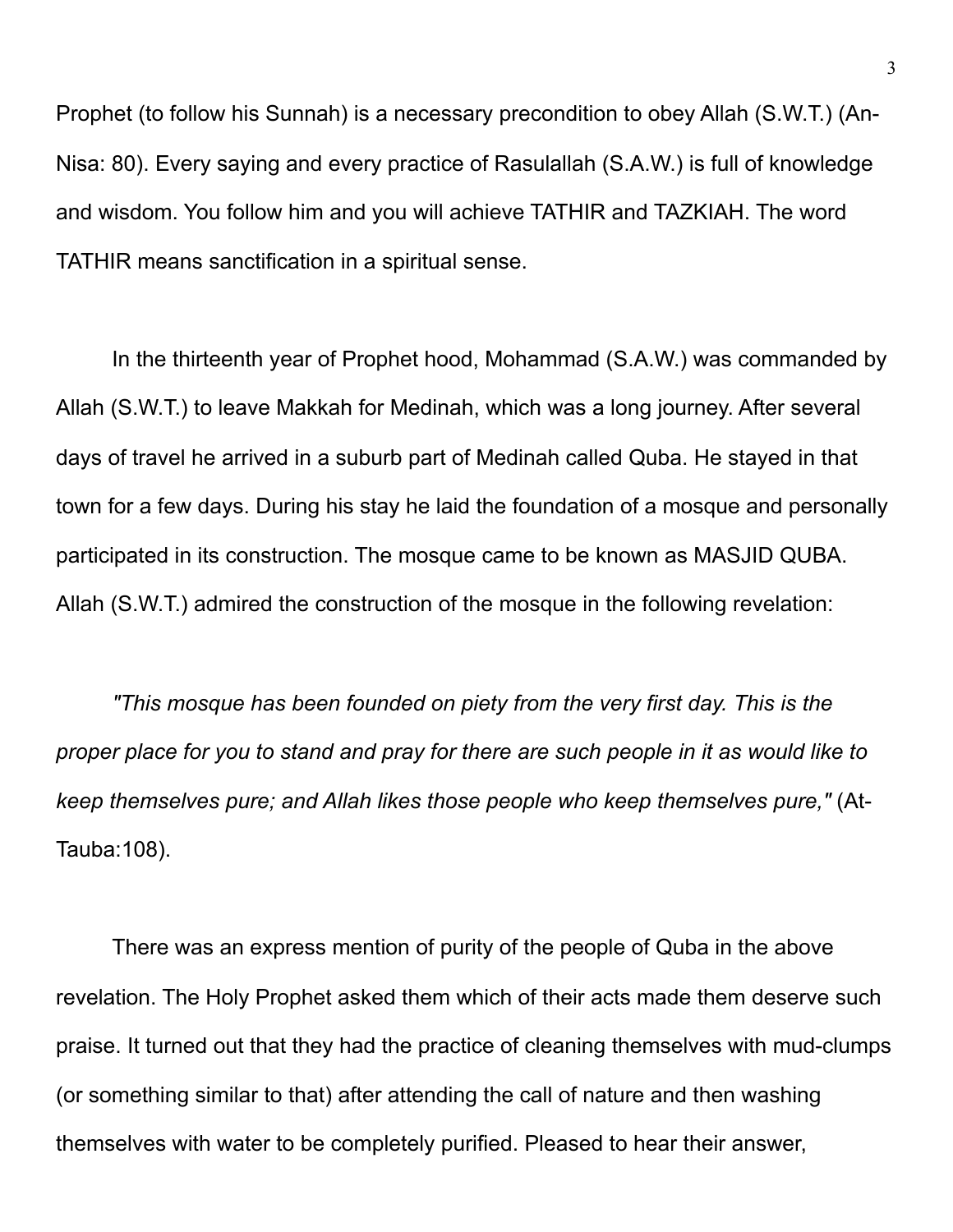Rasulallah (S.A.W.) said, *"Be committed to that practice".* 

 Modern restrooms especially the ones in office buildings and public places do not facilitate TAHARAH (Purification) in an Islamic sense. One should absolutely avoid the use of Urinals; instead, use the toilet bowl and carry with you plenty of wet tissue paper. Purify yourself with water as and when the opportunity to do so becomes available.

 Purification is a prerequisite of Imaan. When a person decides to embrace Islam, he or she is asked to purify himself/herself by taking a shower or performing WUDHU before declaring SHAHADAH. The meaning of the term purification, however, is broad. The clothes you wear, the place of your worship, the seat you occupy, the car you drive, the store you work in, the pots and pans you use, and the food you eat must be clean and pure. So particular was the Messenger of Allah about cleanliness and purity that he advised us: Do not put your hands in pots and pans when you awaken from sleep. Wash your hands three times before touching any container that has food or drink in it. You do not know where your hands were lying during your sleep. They may be dirty and carry germs.

 Amr Ibn Salamah (RA) who was a servant of the Holy Prophet narrated a learning experience that he had in his company. He said*, "Once we were eating out of the same plate. My hands were moving all over the plate, picking and choosing*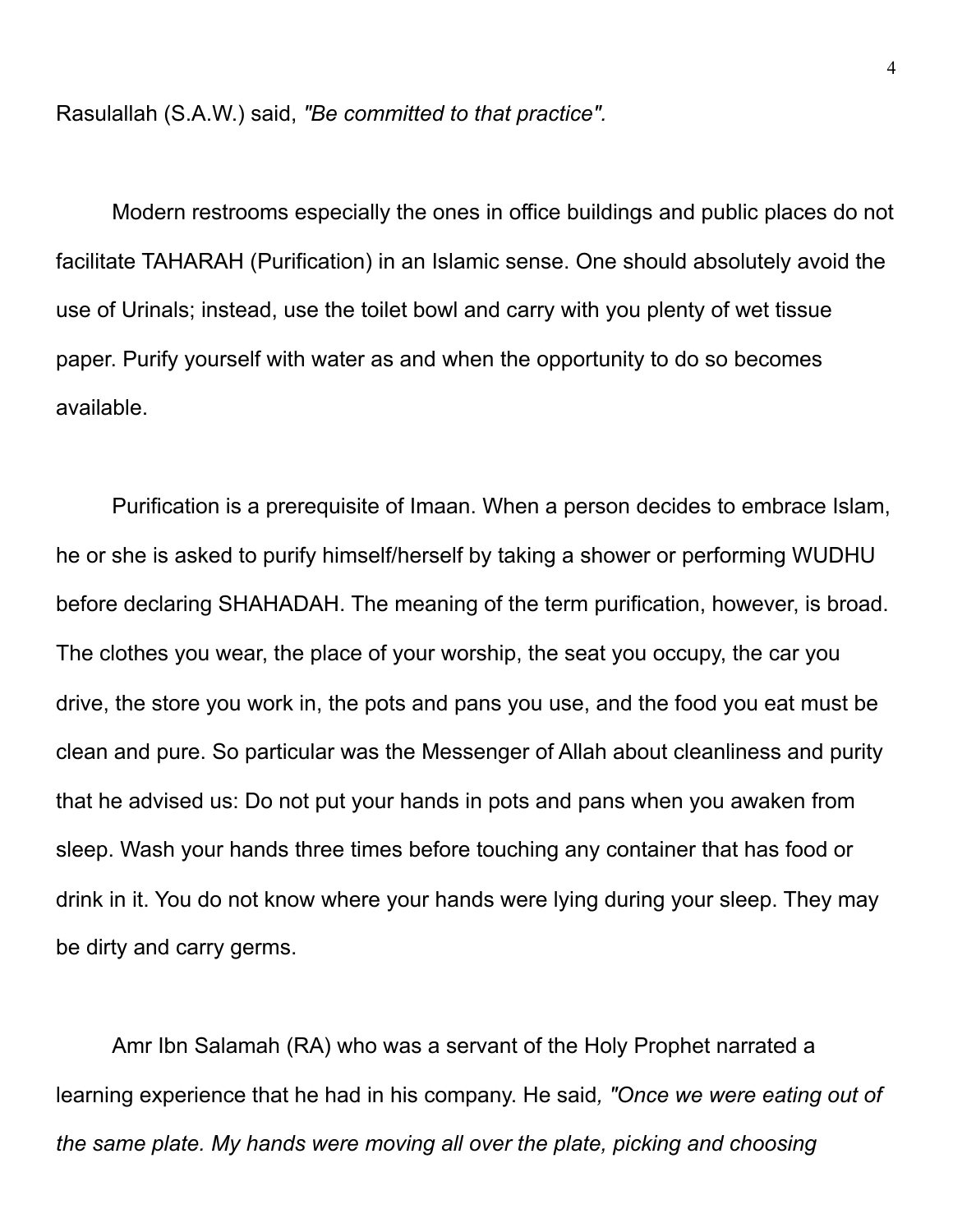*whatever I wished. He politely corrected me by saying. "Oh my son, say* BISMILLAH*, eat with your right hand, and from our own side,"* To put ones hands in the food that someone else is eating is both rude and medically incorrect.

 Anas Ibn Malik (RA) was a servant of Rasulallah (SAW). He use to spend long hours in his company. He reported that the Holy Prophet said, *"Wash your hand and your mouth thoroughly after your meal".* Nobody would like to shake hand with you if your hand is smeared with curry or smells like lamb chops. Food particles stuck to your teeth and gums cause tooth decay and bad breath. Rinsing your mouth thoroughly after each meal is an effective remedy. Better yet, brush your teeth or do MISWAK.

 Prophet Mohammad (S.A.W.) utilized every opportunity that he got to educate and train his SAHABAH (Companions) to be clean and pure. Jabir Ibn Abdullah (RA) narrated that once a man fro the outskirts of Medinah came to visit with the Holy Prophet. His hair and his beard looked unruly and windblown. Rasulallah did not like his appearance and said, *"Did you have no comb to dress your hair with?"* The advice implies that ma king yourself presentable is a party of cleanliness and purity.

 According to another Hadith narrated by Jabir Ibn Abdullah (RA), a man from a suburb of Medinah came to see Rasulallah (S.A.W.). His clothes looked soiled and impure. The Holy Prophet did not approve of his attire and said, *"Could you not get any washing material (like soap or detergent) to wash your clothes with?"* Your clothes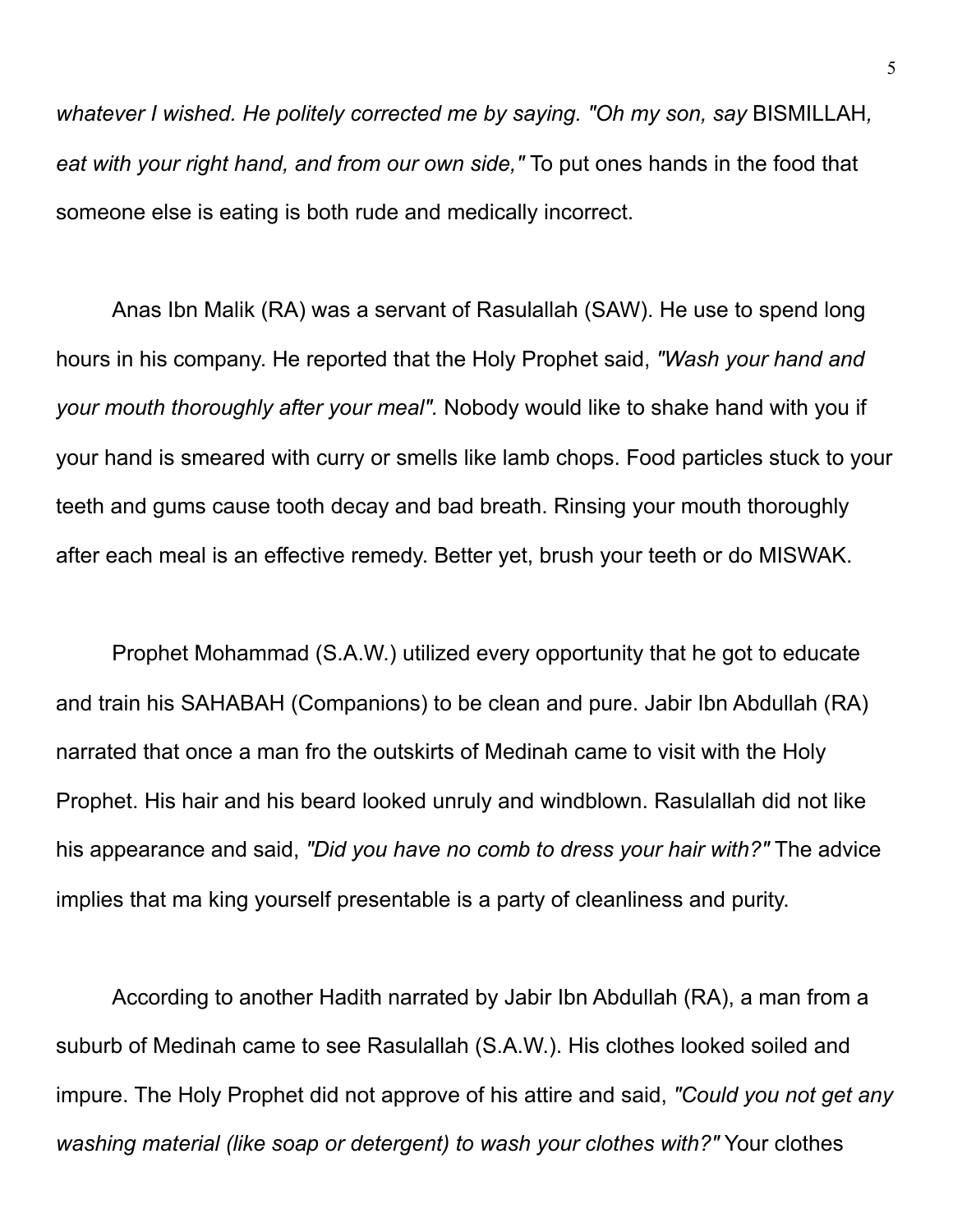need not be expensive and elegant, only clean and pure.

 On another occasion, the Holy Prophet saw a man who was walking along wearing only one shoe. He was carrying the other shoe in his hands as it needed some repair. Perhaps he was on his way to the cobbler's shop. He advised that man to either wear both shoes or go barefoot. Your steps will be imbalance if you walk wearing one shoe only. The imbalanced steps could hurt you. You could sprain your ankle or pinch some nerve.

 Allah (S.W.T.) is good and loves goodness, is pure and loves purity. He appointed Mohammad (S.A.W.) as his Messenger to teach us to be good, clean, and pure. We can achieve goodness, cleanliness, and purification by following the SUNNAH and practices of the Holy prophet. He is our role model in thought and action. We should not follow him only but emulate him as well.

## **Educational Responsibilities Of The Holy Prophet II**

*"Our Lord, raise up from among them a messenger who shall recite your revelations to them and teach them the book and wisdom, and sanctify their lives, you are All-Power and All-Wise," (2:129).*

The above verse is a DUA (Supplication) of Prophet Ibrahim (A.S) which he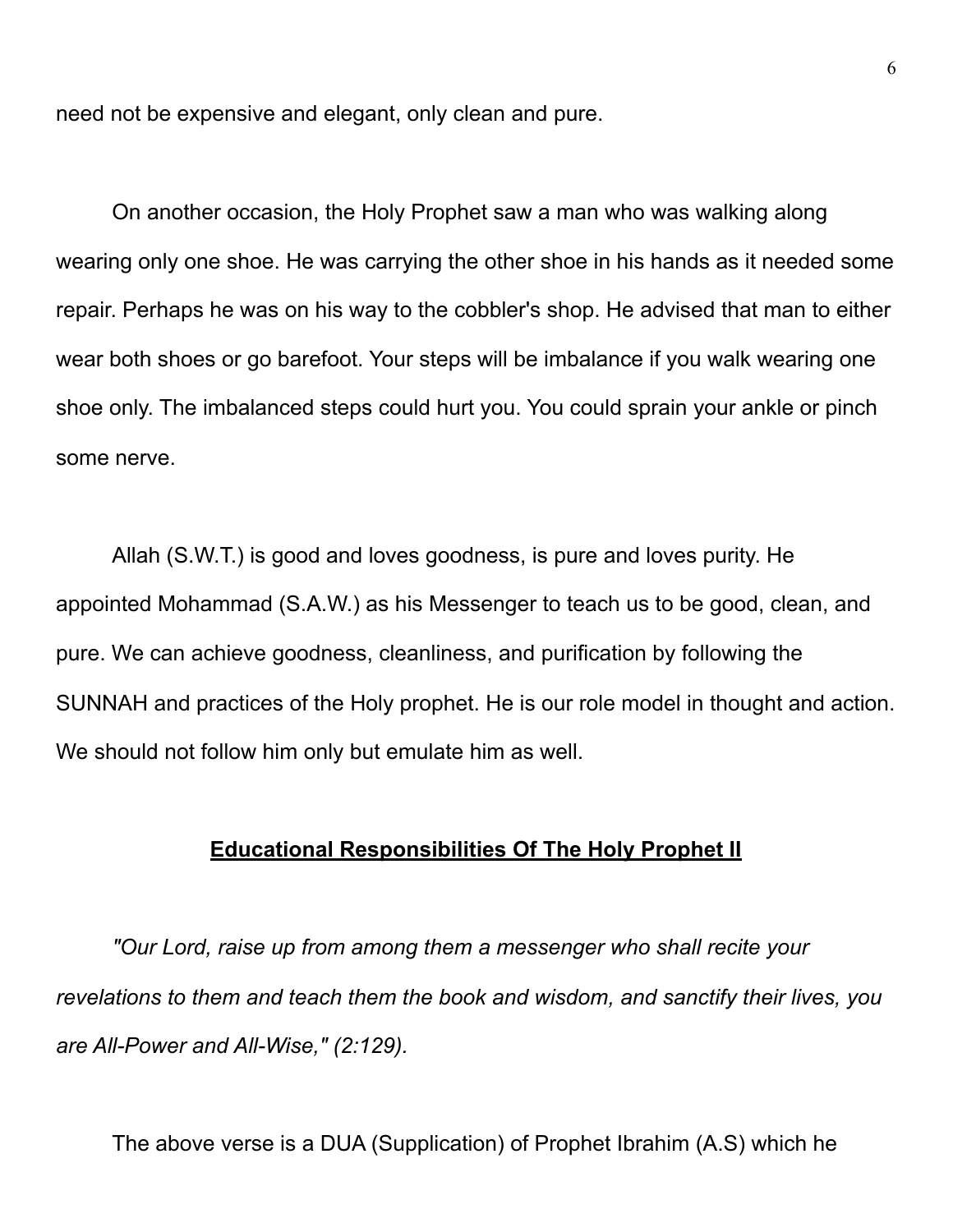made when he was constructing the KA'BA with his son, Ismail (A.S). His DUA was answered when Prophet Mohammad (S.A.W.) was sent as the Messenger of Allah. The phrase *"...And sanctify their lives..."* in the above verse means sanctification of every aspect of life - beliefs, ideas, culture, customs, politics, and so forth. Thus it was an expressly stated responsibility of the Holy Prophet to sanctify people's life. Some back round information is needed to fully understand the significance of this responsibility of the Holy Prophet to sanctify people's life. Some background information is needed to fully understand the significance of this responsibility.

 The historians describe the period from the fifth century to the Renaissance as the Dark Ages. The description applied perfectly to the Western Peninsula of Arabia the inhabitants of which comprised a sick and ailing society. They were mostly idolaters and there were more than 300 idols in the KA'BA that they worshipped. Men and women did TAWAF of the KA'BA together without wearing any clothes and considered the practice as an act of virtue. They had no morals, no ethics, and no concept of good and bad. They were gamblers, drunkards, adulterers, robbers, and murderers. They married their step mothers and buried their daughters alive. They had no government. The whole society was divided into tribes. Each tribe was independent; there was no law and order. The law of jungle prevailed. The tribes were engaged in unending battles extending over generations, revenge meant prestige. There was total anarchy; there were two great empires in the region at that time, the Romans and the Persians. They never considered the nomads of the Arabian Peninsula as worthy of their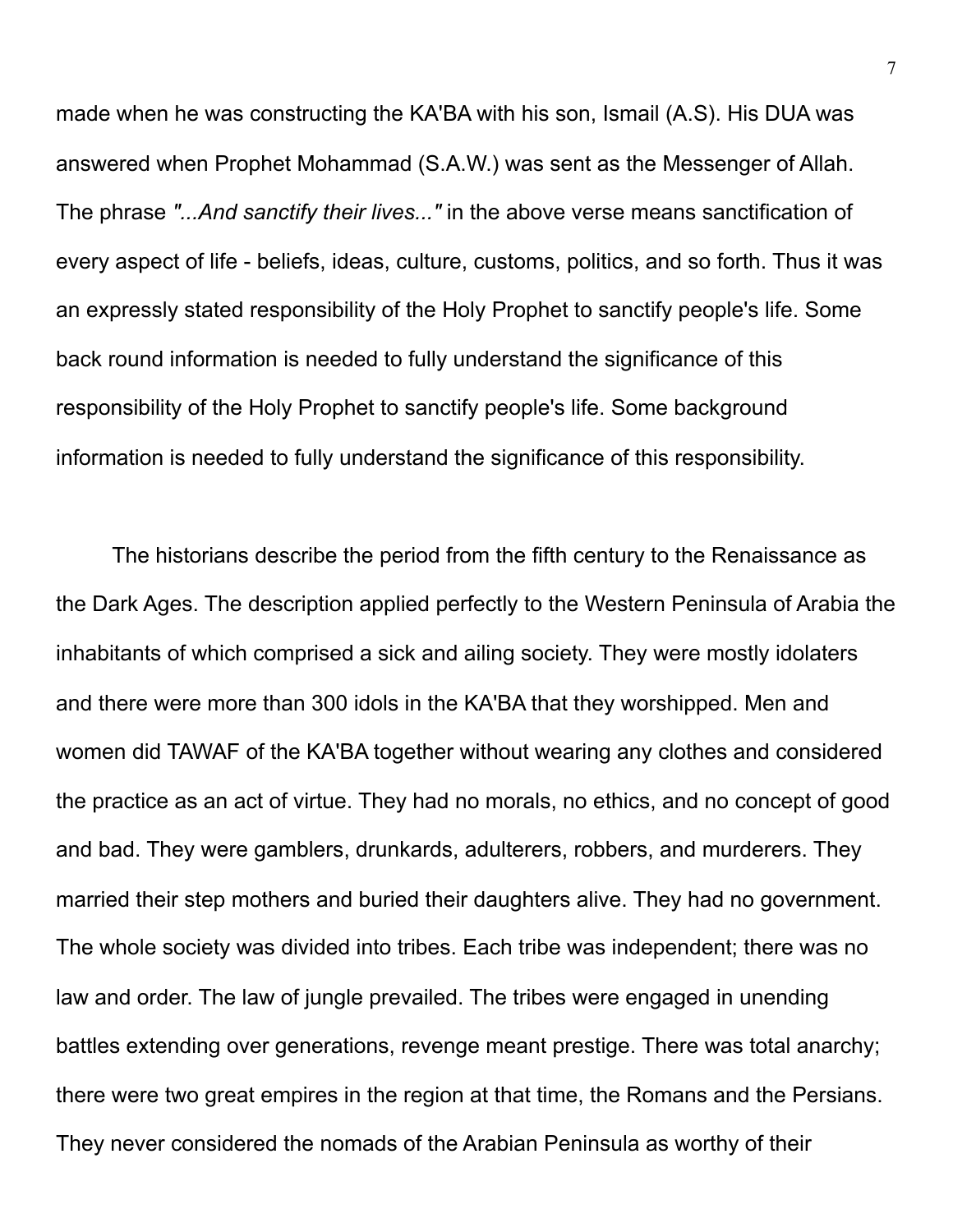attention.

 Allah (S.W.T.), The Most Kind and The Most Merciful, sent to the inhabitants of the Arabian Peninsula a Prophet who was, in fact, a mercy to mankind as well as the last of the Prophets. His task was of huge magnitude. The people were deeply indulged in SHIRK as they worshipped idols and held partners with ALLAH (S.W.T.) in their hearts. Their hearts were hardened which need to be softened by the fear of ALLAH (S.W.T.). Their souls were polluted because of their immorality and corrupt behavior. The layers of pollution needed to be peeled off of their souls. In short, there was dire need to sanctify their lives by straightening out their thinking, instilling the fear of ALLAH (S.W.T.) in their hearts and making their souls transparent by elevating their morals and ethics to the highest standards. This was amongst the other responsibilities, the task of Prophet Mohammad (S.A.W.) which was pointed to in aforementioned verse of Surah AL-BAQARAH. The accomplishment of this task required an elaborate and well-planned program of education and training which would complete and flawless in every aspect. There was a need for textbook that would be read and understood, and which would present the truth beyond the shadow of doubt. Above all, a fundamental philosophy was needed which would be the foundation of the whole program as well as the theme of the textbook. All that was done in such a magnificent way that the history of civilization cannot offer a parallel.

The Holy Prophet Mohammad (S.A.W.) started by striking a decisive blow on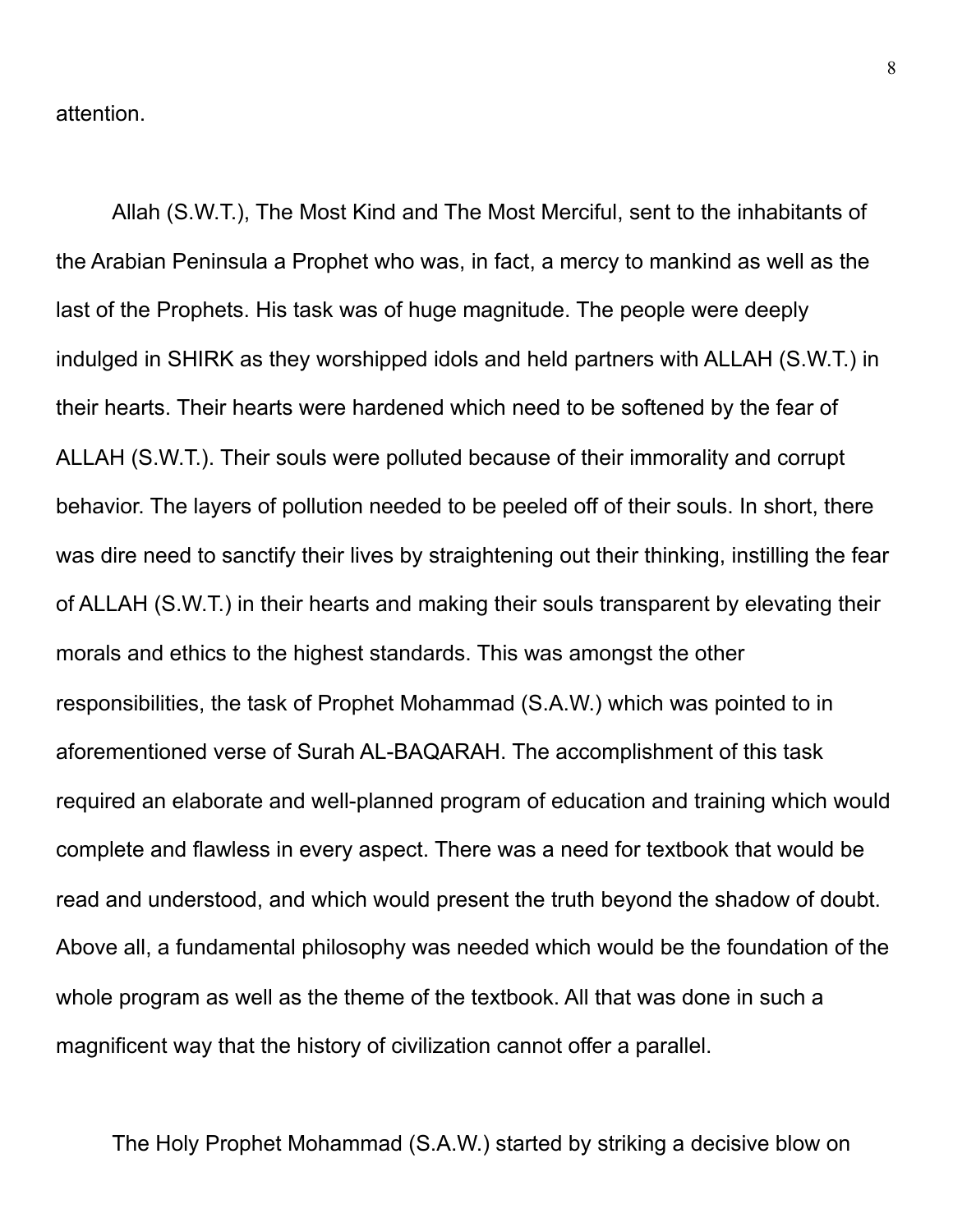SHIRK: ALLAH (S.W.T.) is the sole Creator of the universe and everything in it. He is the sole Administrator of the universe. He has no partners. All gods are false gods; the only God is ALLAH (S.W.T)). Obey Him, submit to Him, and surrender to Him. His slogan was: LA ILAHA ILLALLAH (there is no god but ALLAH (S.W.T)

 The fact is that SHIRK is the root cause of all evils. When a person does not obey one true GOD, He finds himself worshipping scores of false gods. The worst of the false gods is his own NAFS (Perverse urges). Every god becomes his master. Every god commands him. The man has no choice but to surrender. His life becomes miserable because no one can serve diverse master honestly and sincerely.

 The reactions of the people of Arabia were extremely hostile. They suppressed and oppressed, victimized and brutalized the Prophet as well as whoever would follow him, but Rasulallah (S.A.W.) was not an ordinary man. He withstood emotional hurt and physical brutality and continued to convey the message. Finally, he began to succeed. The success came ever so slow. It took him twenty three years to transform a sick and ailing society into a people of the highest moral and ethical standards, most pious, most righteous, and most MUTTAQI. From amongst the same people when Aamer bin Mugirah stood in the court of a governor of KISRA (Persian empire), he declared: We have stood up to accomplish one mission and one mission only. We want to liberate mankind from slavery of man. We want to bring people under the submission of one and the only God who is ALLAH (S.W.T.). We want to spread the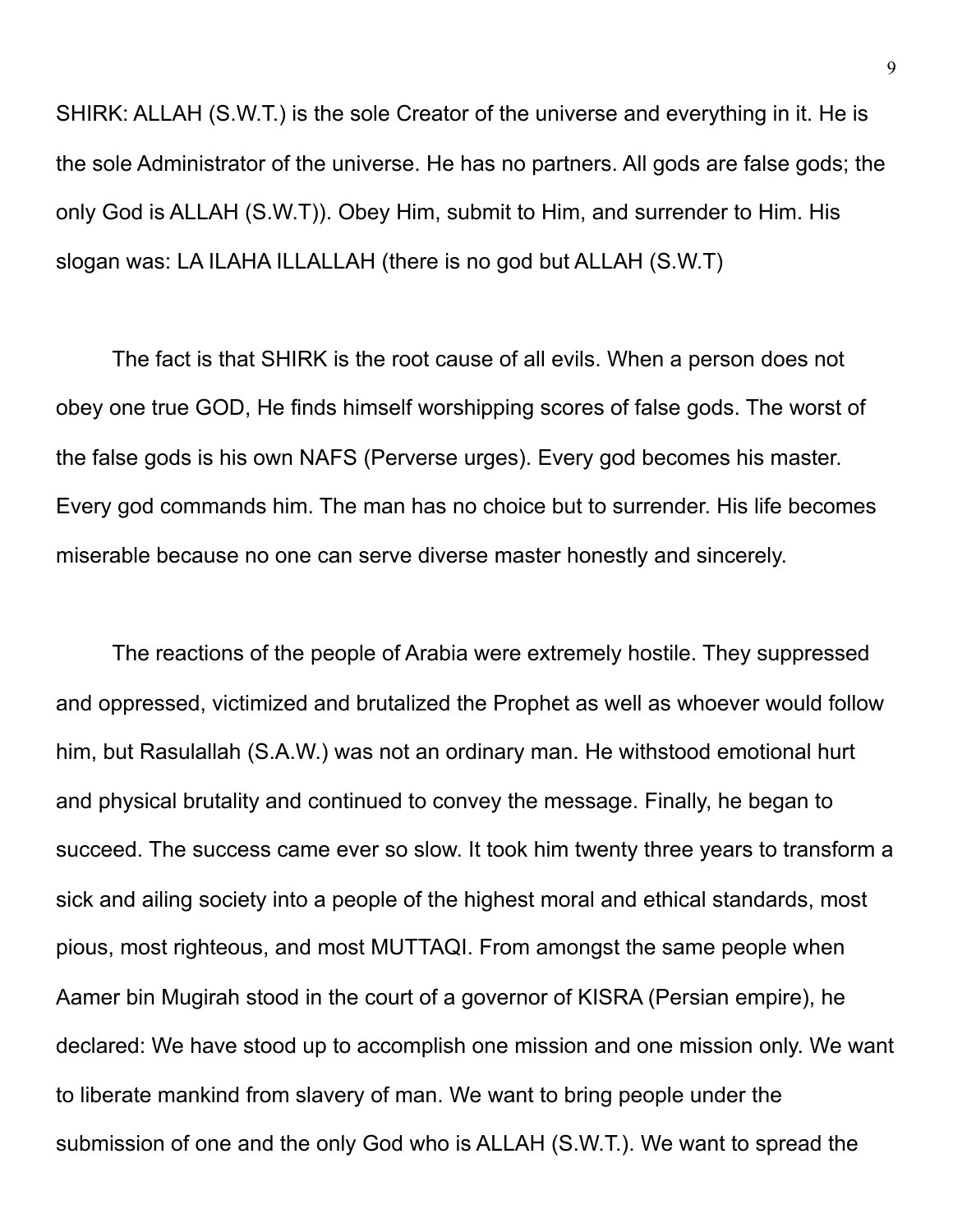message of the Holy Quran and the SHARIAH of MOHAMMAD (S.A.W.) all over the world.

## **Hikmah Means Siyasa**

 Typically, a religion is taken to be synonymous with a code of worshipping rituals. This description does not apply to Islam because Islam is not just a religion like any other religion; it is a complete code of life. Indeed, it is the only code of life acknowledged by ALLAH (S.W.T.). *"The only Deen acknowledged by Allah is Islam,"(*AL-E-IMRAN). Therefore, Islam is AD-DEEN - the only complete code of life. As such, it comprehensively deals with every aspect of life, be it legal, social, economical, political, national, or international.

 An educational responsibility of the Holy Prophet was to teach Hikmah. The scholars of Islam maintain that the term Hikmah in its broadest sense means to resolve an issue in the most proper way. Simply, the resolution of an issue should harm no one, be an inconvenience to anyone, and should not discomfort any individual. In fact, it should promote peace, and provide ease and satisfaction in life. Thus, the term Hikmah includes in its meanings the wisdom and process of organizing people politically and ruling them politely. In short, Hikmah underlies the Islamic viewpoint of politics.

Politics in the secular world is a dirty word. People say, contemptuously, that it is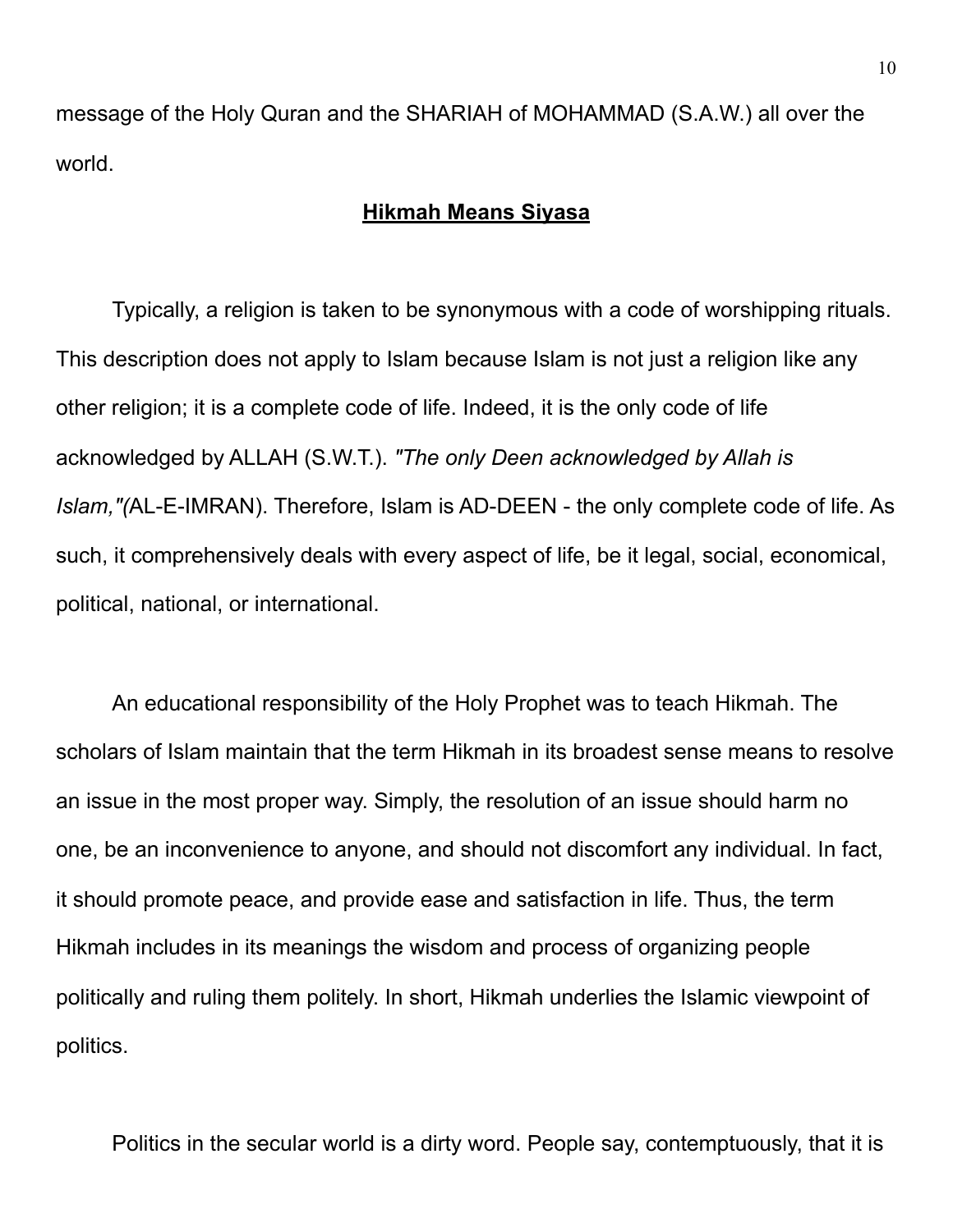one of the two oldest professions in the world (the other profession being prostitution). The politicians lie, break promises, say what pleases people, and display hypocrisy. Yet, people ignore their flaws because they are politicians and it is their normal behavior pattern. On the other hand in Islam, SIYASA (Politics) means to accept the responsibility of doing a task that concerns people in a most orderly and correct manner. Every Prophet of Allah (S.W.T.) had a duty to be the political leader as well as the religious teacher. Imam Bukhari has included a Hadith in his SAHIH narrated by Abu Hurairah (RA) that the Holy Prophet said: The political leadership of Bani Israel was in the hands of their Prophets. Whenever prophet passed away, another Prophet came to assume the political leadership. Finally, I came and the political leadership of the entire mankind was entrusted to me. Verily, there is no Prophet after me; there will only be KHULAFAH (Successors). It follows from the quoted Hadith that we the Muslims are bound to establish our governments on the basis of the Quranic guidance and the Sunnah of the Holy Prophet.

 As a part of his educational responsibility, Rasulallah (S.A.W.) taught his followers the proper way to rule, lead, and govern through his practice. Upon his arrival in Medinah, he established the first Islamic Government, which extended over a territory of 276 square miles. As a leader, he was polite and tolerant. Equity, fairness, and justice were the hallmarks of his administration, which promoted love, friendship, and peace. In a short period of ten years, the territory of the Islamic Government under his leadership expanded to one million square miles. Khulafa-e-Rashidun expanded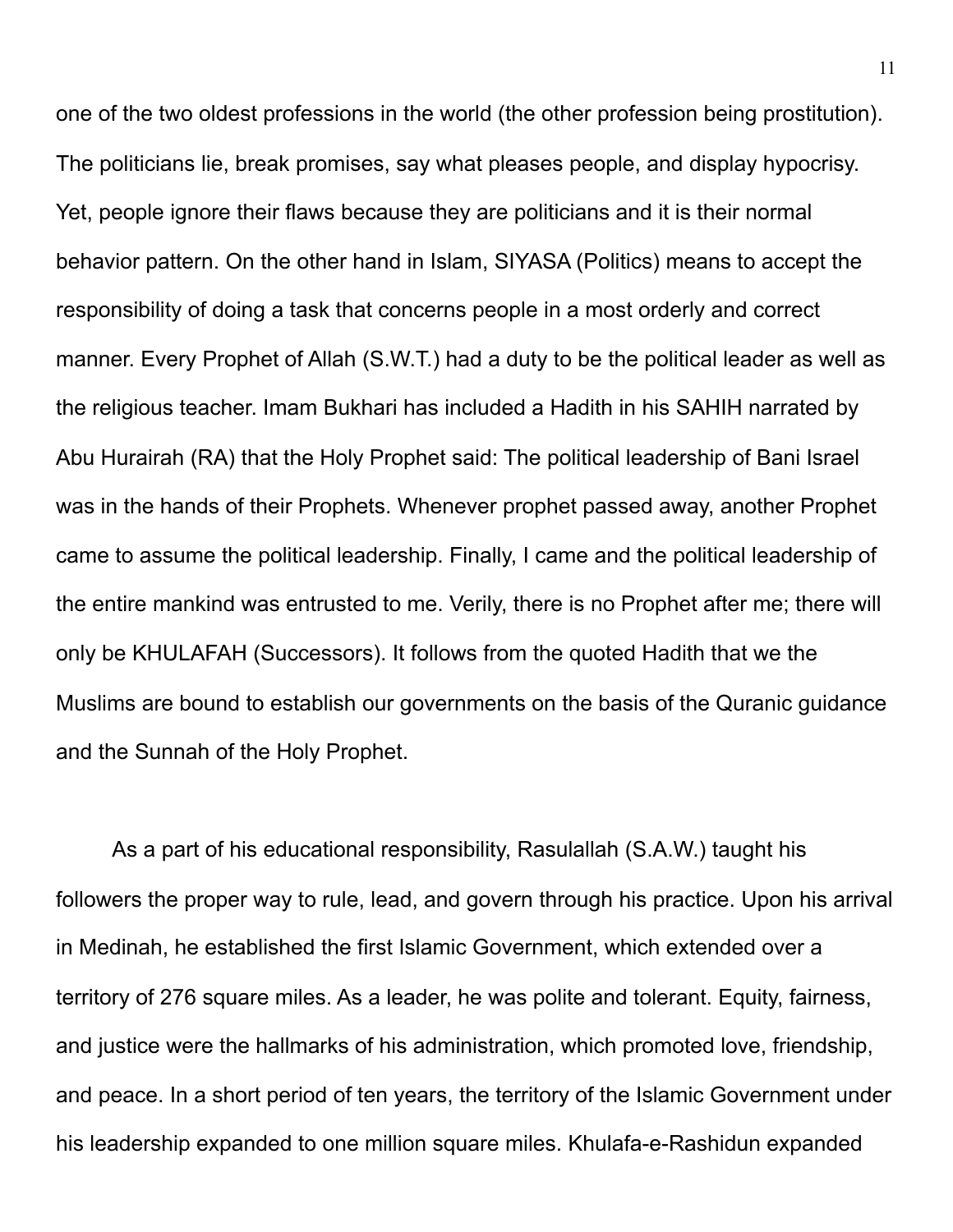the territory to six million square miles.

 The enemies of Islam have always been critical of the rapid spread of Islam. They say that Islam spread by the sword. Now days, Islam is being blamed for promoting terrorism. The criticism as well as the blame is ill founded. Islam is a religion of peace. In fact, one of the meanings of the word Islam is peace. History tells us that the total casualties (from both sides) in all the battles and clashes that the Holy Prophet had against the nonbelievers and the conspirators approximated 1,800. The casualties in a modern war exceed tens of thousands of people, if not hundreds of thousands. Besides, the Jihad of the Holy Prophet aimed at establishing the supremacy of an ideology - the Ideology of Islam. Economic greed and the lust for political power and world domination motivate the modern wars. The Holy Prophet used to issue clear and unambiguous instructions to his army before every battle against the infidels and the conspirators. The instructions included the following: Invite them to accept Islam as their way of life. Offer them protection in exchange of JIZYA, which was a nominal amount of tax. If they refuse to accept any of the above conditions, fight them. Fight only those who fight you. Do not kill the aged ones, the youngsters, and the women. Do not kill their cattle. If someone asks for protection of his life, grant him the protection. Even if an ordinary soldier of the Muslim army grants protection to someone, the whole army is bound to honor it. Can anyone bring forth better ethics of war?

12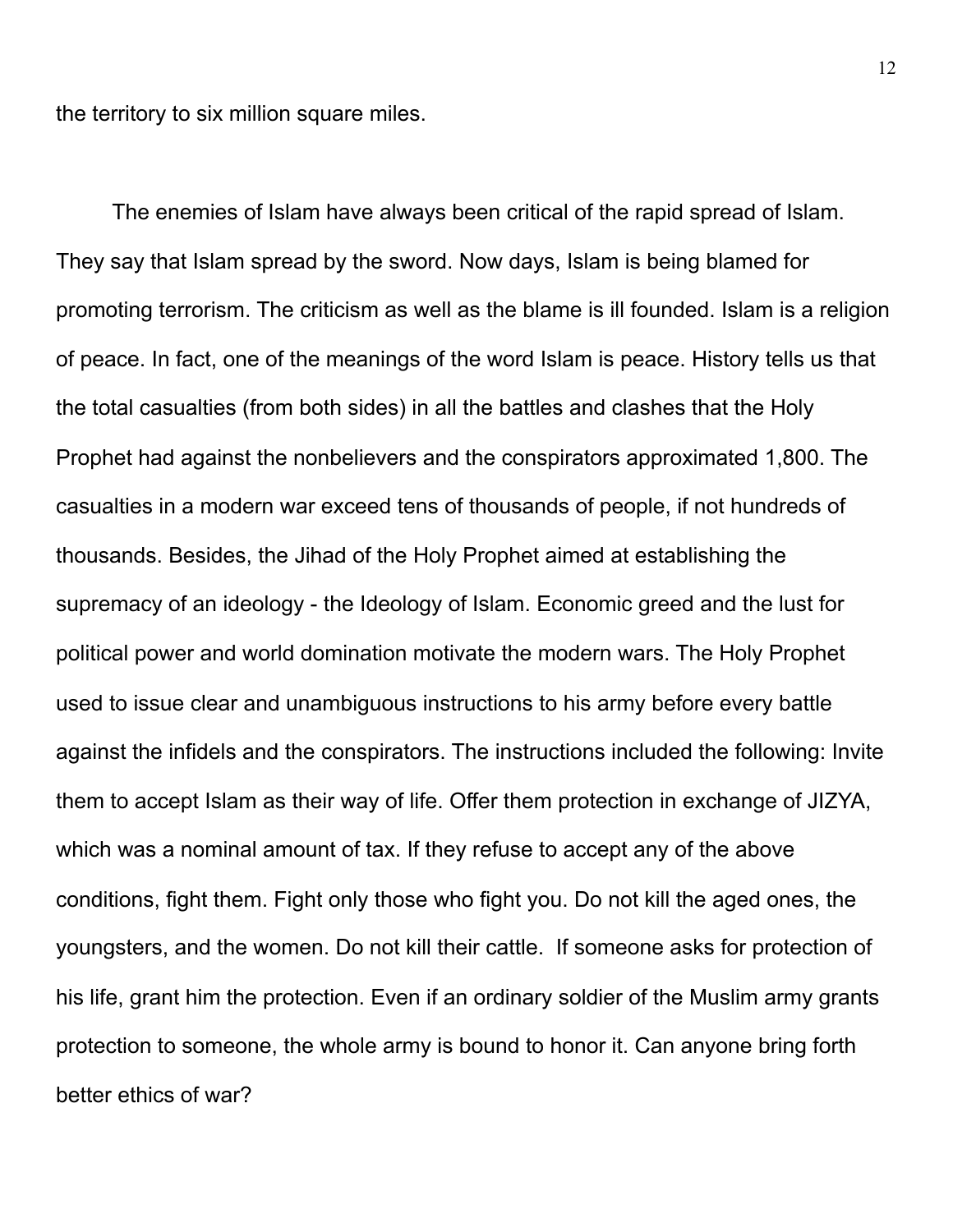The non-Muslims in a Muslim state are known as ZIMMIS which means those who are the responsibilities of the Muslim. The Holy Prophet declared about them: The blood of a ZIMMI is as sacred as that of a Muslim. His property is sacred as that of a Muslim. He has the same rights as does a Muslim. His duties and the duties of a Muslim are alike as the citizens of a Muslim State. The ZIMMIS have the freedom to practice their religion in their houses of worship.

 The provision of the Islamic Shariah with regard to a murder case must also be noted where the murderer is a Muslim and the victim of a non-Muslim. They must be tried according to the Law and if found guilty, must be executed. If a Muslim steals from a non-Muslim, his hands must be chopped off assuming the crime warrants that punishment. Islam does not permit the Muslims to convert the house of worship of a non-Muslim into a Masjid in a Muslim State.

 Once Umar (RA) came to Jerusalem during his caliphate. There he visited a church. Before he completed his visit it was time for Salah. It was suggested to him to offer his Salah inside the church. His foresight cautioned him otherwise. Might it not be that some day some emotional person would try to convert the church into a mosque taking the plea that Umar (RA) prayed in that church. So he selected a place away and outside of the church to pray. That church still exists today in Jerusalem; there is a Masjid there as well, across from the church on the spot where Umar (RA) prayed, symbolizing fairness, equity, and justice - the hallmarks of the Islamic SIYASA.